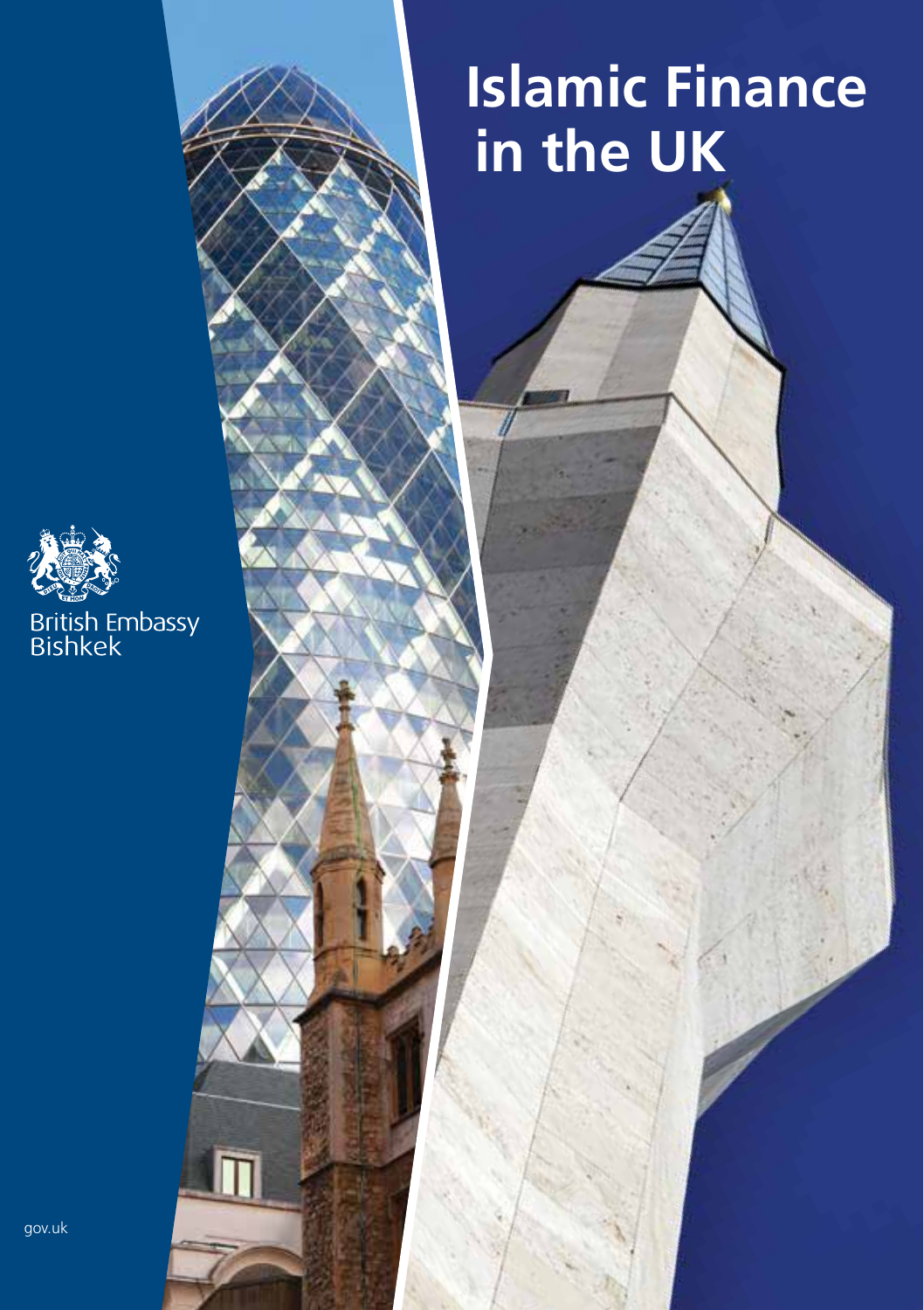

I'm very happy to present this booklet on the UK's offer for Islamic Finance to the Kyrgyz Republic.

The United Kingdom has, for over thirty years, been a leading voice in the development of Islamic Finance. We are determined to continue to support the global Islamic Finance industry. Many people ask us why the UK has shown this commitment, for so long, especially given that we are not a predominantly Muslim country.

> It's because we are committed to two important principles.

Firstly, we believe that financial inclusion is really important to help economies grow, and to bring prosperity to individuals. Financial inclusion means providing bank account and basic services to individuals. It also includes offering opportunities for investors to put their money to good use.

The second principle is that we believe that people shouldn't have to compromise their values when they do business.

As Islamic Finance has developed in modern times, it has enabled large numbers of people to trade securely, to invest for growth, and to access finance – sometimes for the first time. And it has opened up large potential investment funds held by those who wish to follow Sharia principles when they invest.

Professionals in the UK have built up considerable expertise in structuring Sharia-compliant financial products that work. They bring a deep knowledge of both Islamic and conventional sectors. While they ensure that Islamic values are respected, they are focussed on developing products that provide yields that are competitive with conventional finance, and have appropriate risk management. Our experience is that these products are often so good that they are as attractive for non-Muslims, as they are for Muslims.

So we are delighted to support the development of the Islamic Finance industry in Kyrgyzstan.

Robin Ord-Smith, MVO *British Ambassador to Kyrgyzstan*

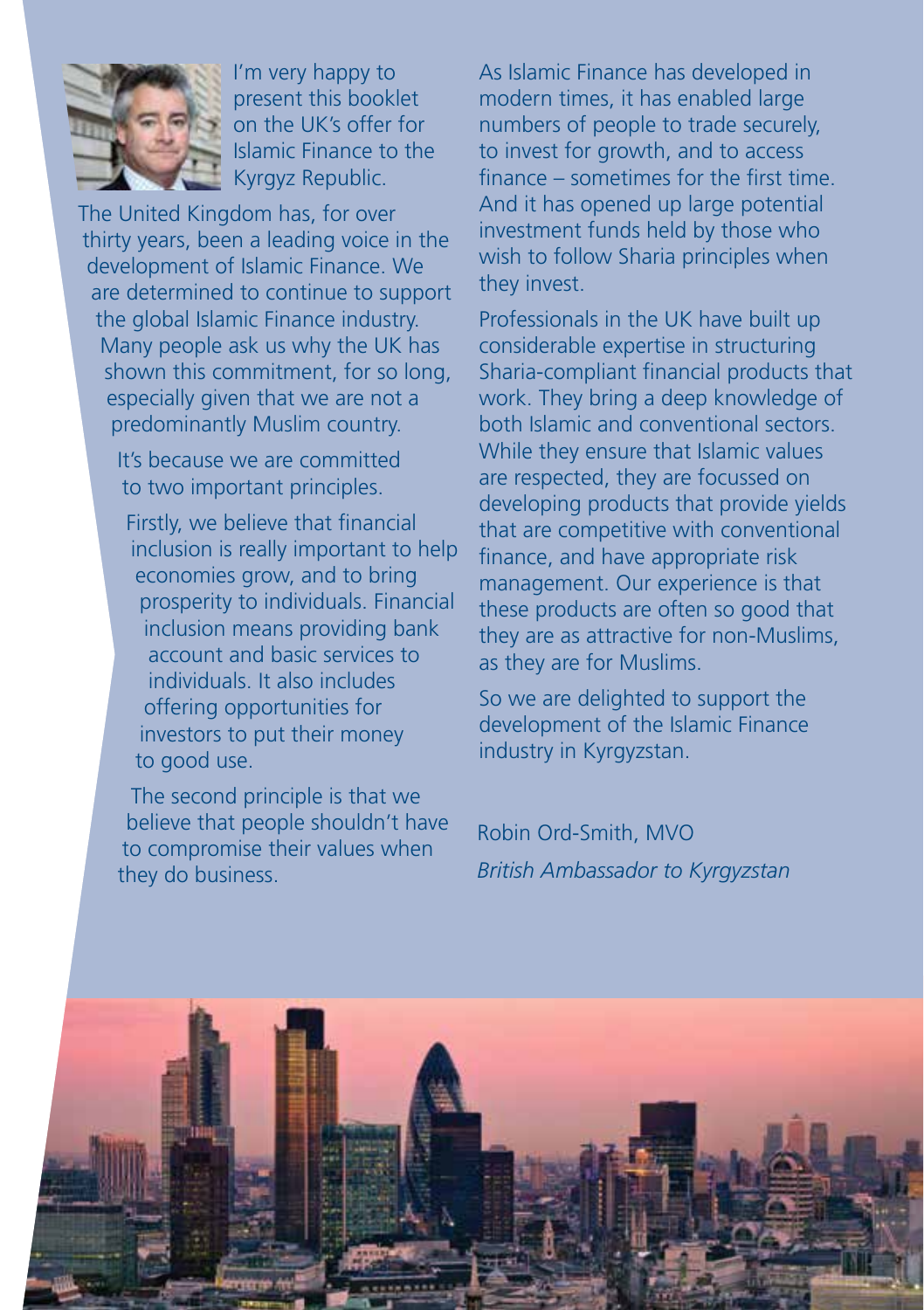While the principles underpinning Islamic Finance have existed for many hundreds of years, the modern industry started to develop in 1975 with the establishment of the Islamic Development Bank. It has grown rapidly  $-$  in 2014 alone, the global market (measured by assets) grew by 12% to \$2tn.

Islamic Finance is a term that includes a wide range of financial products and services. In many ways Islamic Finance products resemble conventional products. This is not surprising because their basic objectives are the same: to facilitate investment by someone who has money, used by someone who needs money.

Islamic Finance is often called Shariacompliant finance. This highlights the main difference between conventional and Islamic finance: while both types of finance must obey the laws of the country in which they are offered, Islamic Finance is designed to also be compatible with the laws of Islam.

#### *The most common principles that govern Islamic Finance are:*

- Investment must not be in businesses related to alcohol, pork products, gambling, pornography, and weapons
- Investment cannot involve the payment of interest
- Investment cannot include speculation. or deals with extreme uncertainty
- Risk must be shared between at least two parties

Conventional debt-based products generally work on the basis of the investor making profit by means of receiving interest, and are therefore not allowed in Islamic Finance. Therefore, different forms are required if an investor wishes to make a non-equity investment.

The approach to risk in Islamic Finance products is quite different to conventional products. So while an Islamic Finance product may have the similar objective to a conventional finance product, it is likely to have a very different risk/reward profile. At times, this unconventional risk/reward profile is attractive to potential investors, even when they are not motivated by religious reasons.

While the basic principles of Islamic Finance are well-understood and generally accepted, there can be some variation in viewpoint between Islamic scholars on how these principles apply in certain situations. So it is possible that certain deals may be regarded as acceptable in some places, but not acceptable in others.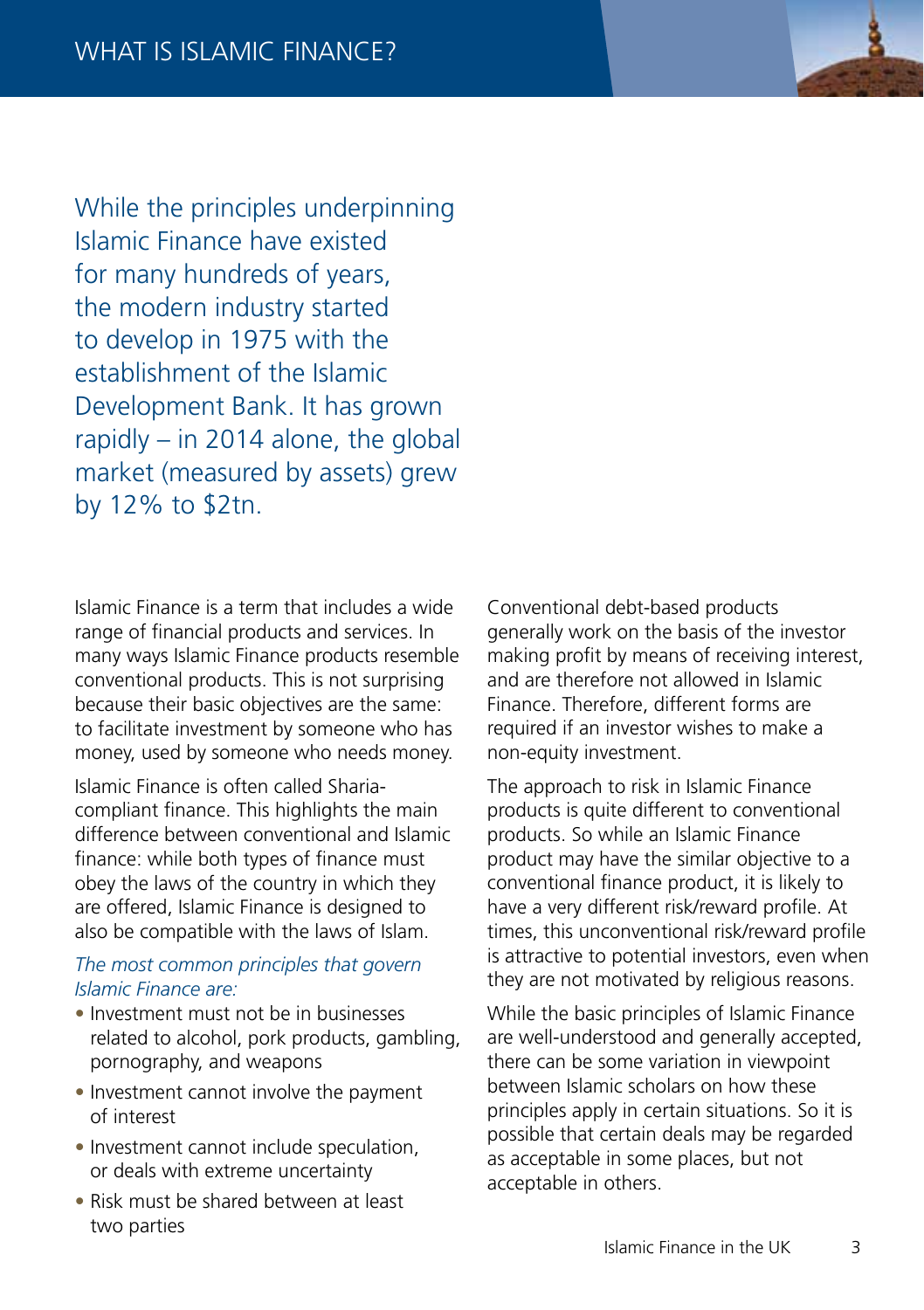#### *History of developments*

Islamic Finance first came to the UK in the 1980s, with the introduction of Murabaha transactions. The first UK Islamic bank, Al Baraka International, launched in 1982. This was followed by the growth of bespoke Sharia-compliant products in trade finance, leasing and project finance.

In the early 2000s the UK Government started to take a serious interest in Islamic Finance, and developed a work programme to make the UK's financial services regulations compatible with the growth of Islamic Finance. Changing the tax treatment, to ensure that Islamic and conventional finance transactions with an equivalent purpose resulted in equivalent tax bills, was also an important step to allow the market to grow.

At the same time, there has been significant growth in the offer of retail Islamic Finance services, providing choice to more than 2.5

million Muslims resident in the UK. At the present, there are five fully Sharia-compliant banks in the UK, with twenty institutions offering Islamic Finance services.

To service this growing industry, a widescale programme of professional education and training in Islamic Finance developed. At present, four professional institutes and nearly 70 universities and business schools offer qualifications in Islamic Finance.

The Islamic Bond (Sukuk) market in the UK started in 2007, and has continued to grow. By 2015, 57 Sukuk had been listed on the London Stock Exchange, with a total value of \$51bn. In 2014, the United Kingdom Government became the first Western government to issue sovereign Sukuk, over 11 times oversubscribed.

With strong Islamic insurance, fund management and banking sectors, the UK has also developed expertise in the

#### ISLAMIC FINANCIAL TERMINOLOGY

Common Sharia-compliant financial contracts include:

- **Consumer loan (Murabaha):** Asset purchased by the bank and sold on to the customer with an agreed mark-up;
- **Leasing agreement (Ijara):** Asset purchased by the bank and leased to the customer over a specified period;
- **Joint Venture Agreement (Musharaka):** Investment partnership in which profit sharing terms are agreed in advance and losses are attributable to the sum invested.
- **Equity financing (Mudaraba):** Partnership financing contract under which one party provides the labour whilst the other provides the capital;
- **Advance payment (Salam):** A contract in which advance payment is made for specific goods to be delivered later.
- **Gradual financing (Istisna):** A kind of Manufacturing Finance where payments are made in stages to facilitate gradual progress in manufacturing, processing or construction.
- **Agency Agreement (Wakalah):** A contract where a person authorizes another to do a certain well-defined legal action on his behalf.

Other commonly practised financial products:

- **Bond (Sukuk):** Islamic type of bond representing the ownership by the Sukuk holders in the underlying asset;
- **Insurance (Takaful):** Mutual insurance. Takaful is a risk sharing entity that allows for the transparent sharing of risk by pooling individual contributors for the benefit of all subscribers.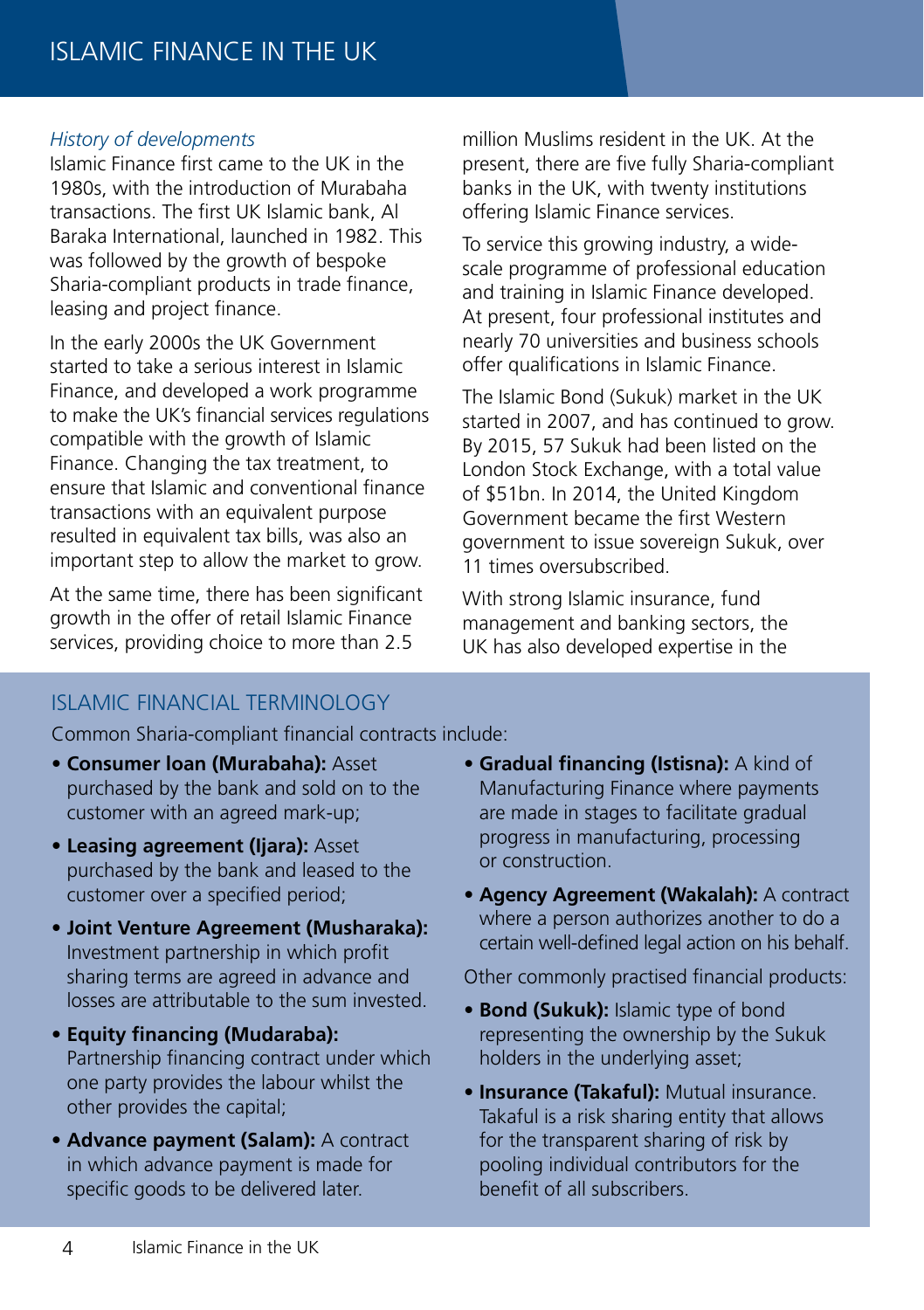supporting professions, with business advisory and legal forms building up bespoke Islamic Finance practices.

In 2015, the UK did a world-first: our export credit guarantee department provided guarantees for a \$913m Sukuk to finance the purchase by Emirates Airlines of 4 Airbus A380 aircraft.

#### *How has the UK benefitted?*

We have a strong network of professionals who are skilled at creating innovative deals that are Sharia-compliant. The UK Government also plays a significant role in facilitating delivery of these deals. This has signalled to the world that if investors want to make Sharia-compliant investments, and benefit from the highest product standards, then the UK is the place to come. London is the largest Islamic Finance centre outside of the Muslim world.

It isn't just our finance professionals that have benefitted. Confidence in the UK's Islamic Finance offer has attracted investment in prestige infrastructure and regeneration programmes, including iconic buildings such as the Olympic Park, the Shard and Battersea redevelopment. Recently, Gatehouse Bank, a Sharia-compliant bank based in Kuwait, committed to develop a programme of social housing offered for rent. The recent Airbus deal shows how a strong Islamic Finance offering can lead to significant export wins.

#### *What are we doing now?*

We continue to examine the UK's Islamic Finance landscape, looking at ways to make it work even better. An example of this is work the UK's Central Bank is undertaking to provide Sharia-compliant liquidity facilities, to ensure that Islamic Banks operating in the UK can work on a solid footing.

#### *How does the UK approach fit with others?*

A feature of Islamic Finance around the world is the variety of approaches taken in different countries. The UK Government is often asked which of the approaches it favours.

The UK has built a framework for Islamic Finance that allows all schools of thought to thrive. Our approach is to be make sure that any Islamic Finance product is financially sound. We want those who are involved in deals to decide whether any particular product or service fits their values. Because of this, our professionals and regulators are able to work with all of the different approaches to Islamic Finance.

#### ISLAMIC BANKS IN THE UK

#### **Fully Sharia-compliant**

Abu Dhabi Islamic Bank Al Rayan Bank Bank of London and The Middle East Gatehouse Bank QIB UK

#### **Conventional banks offering Islamic financial services**

ABC International Bank Ahli United Bank Bank of Ireland Barclays BNP Paribas Bristol & West Citi Group Deutsche Bank IBJ International London J Aron & Co Lloyd's Banking Group Royal Bank of Scotland Standard Chartered UBS United National Bank

*Source: TheCityUK*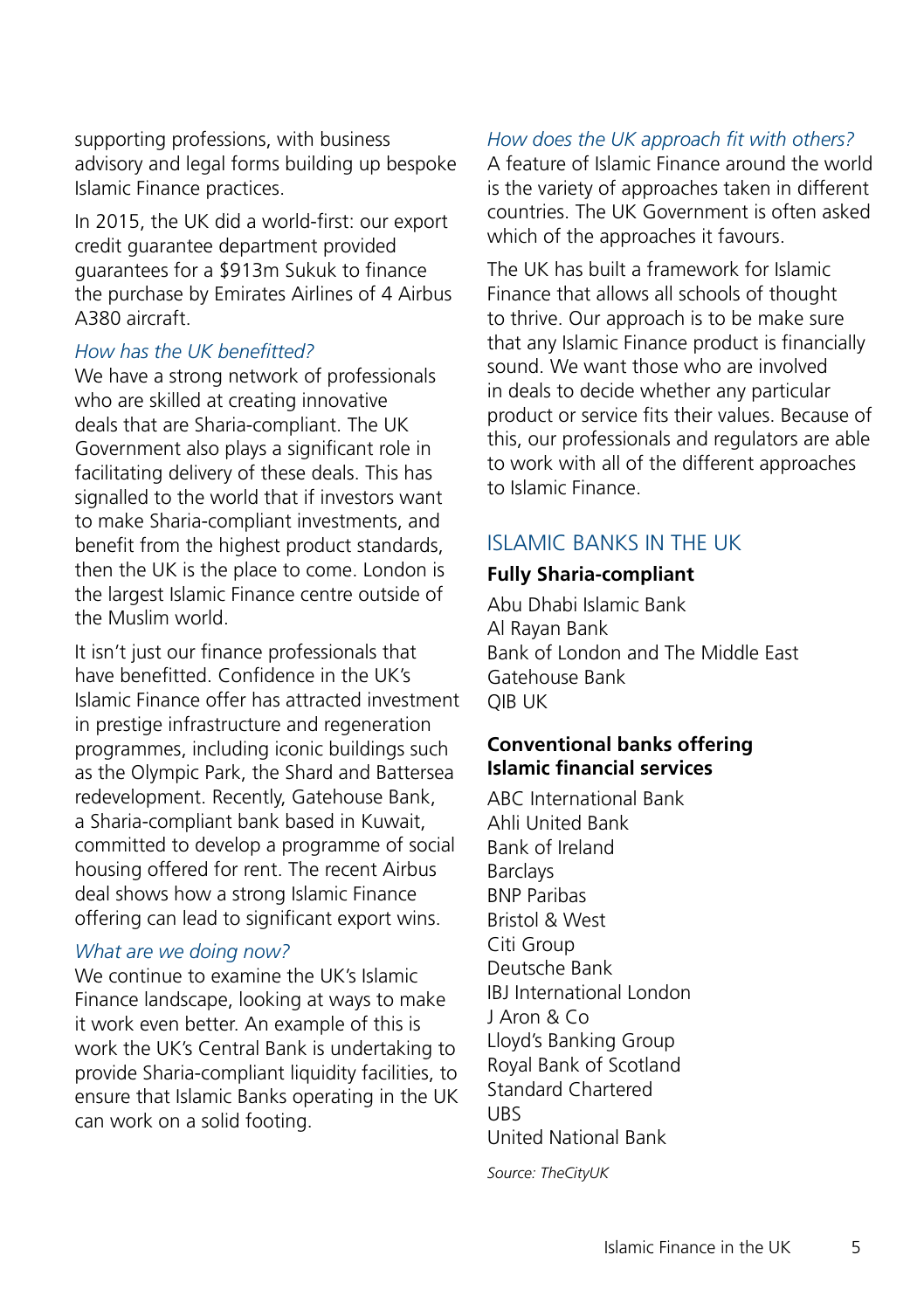The Kyrgyz Republic was the first CIS country to incorporate principles of Islamic Finance into the economy.

The start of Islamic Finance development in the Kyrgyz Republic originated in 2006, when under Islamic Development Bank assistance; Eco Islamic Bank launched the pilot project. Later in 2009, a concept of Islamic Banking was included in laws on "Banks and banking in the Kyrgyz Republic" and "National Bank of the Kyrgyz Republic".

Islamic Finance services in Kyrgyzstan are still a developing sector with one bank and three microfinance institutions fully operated under principles of Islamic Finance. There is also a non-profit organisation called "Association of Islamic Economics, Finances, and Industry Development" which has the role of supporting new market players, consulting conventional finance institutions and holding Islamic Finance training sessions.

Over the last 5 years the Kyrgyz finance system, with assistance from the State Service for Regulation and Supervision of Financial Market, has made positive steps towards adoption of Islamic Finance products as Islamic bonds (Sukuk) and insurance (Takaful).

#### *Finance Inclusion and Principles of Islamic Finance*

World Bank analysis of financial inclusion in the Kyrgyz Republic published in 2014 indicates that, 18% of adults have bank accounts, 14% have formal borrowings, and 5% have banking savings. Islamic Finance opens the opportunity for more people to engage with trusted institutions to manage their savings and borrowings, without compromising their beliefs.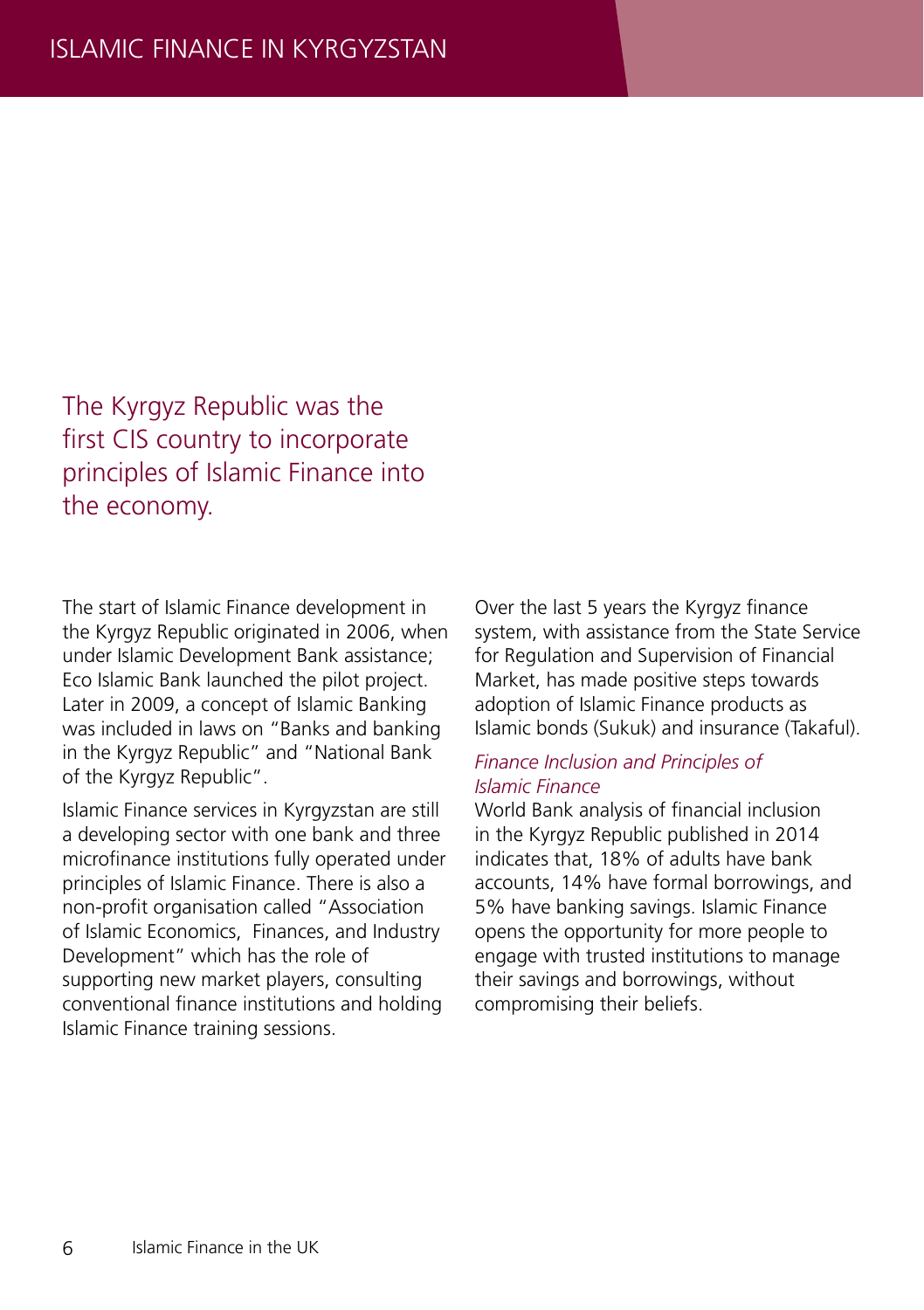

#### *Islamic Finance and the Government's Strategy of Sustainable Development*

The National Sustainable Development Strategy for the Kyrgyz Republic provides an important framework for policy making. Islamic Finance offers the possibility of supporting some of that strategy's key targets:

- The increasing availability of Islamic Finance products, instruments, and services will foster market competition among financial institutions, which could lead to greater availability of less expensive long term capital, a wider variety of financial products, and more opportunities for attracting FDI into the country.
- Increasing use of Islamic Finance could help facilitate foreign investment in the country's major infrastructure and Public Private Partnership projects.

In May 2014, International law firm Simmons & Simmons and the Kyrgyz Republic has signed a ground breaking agreement to provide consultancy services for the development of laws and regulations. supporting the introduction of Takaful (insurance) and Sukuk (securities) in the Kyrgyz Republic. The consultancy services to be provided by Simmons & Simmons are to be funded under a technical assistance grant provided by the Islamic Development Bank.

*Stated by Media Office of Simmons & Simmons*

1 Islamic Banking report, opportunities from Micro, Small and Medium Enterprises in the Kyrgyz Republic. International Finance Corporation (IFC), World Bank Group. Bishkek, February 2016.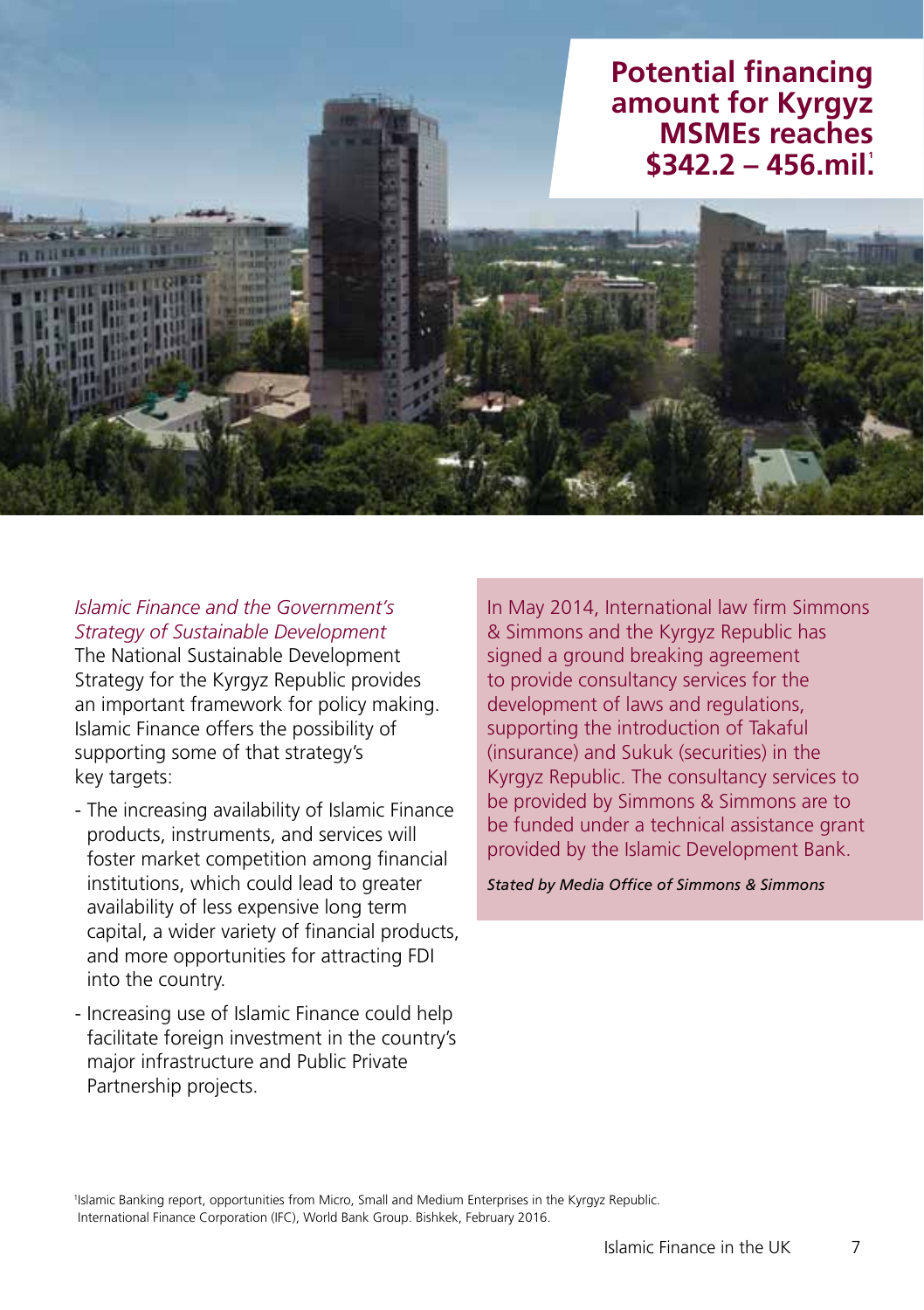The UK is the leading Western centre for Islamic finance. Institutions in London and other cities in the UK have been providing Islamic financial and related professional services for nearly 40 years.

#### *Insight from TheCityUK*

The UK is ranked above other important centres on its overall Islamic finance offering. The latest ICD Thomson Reuters Islamic Finance Development Report gives the UK an index value of 16.2, above the global average of 10.3 and the highest ranking of any non-Muslim-majority country.

There are currently five fully Sharia-compliant banks licensed in the UK which puts it in the lead amongst Western countries. Assets of these banks totalled \$3.6 billion at the end of 2014. There are also a number of conventional banks that provide Islamic financial services from a UK base. In total, over 20 banks in the UK offer Islamic finance services. This substantially exceeds the number in any other Western country or offshore centre and is nearly double the number in the US. Assets of UK-based institutions that offer Islamic finance services totalled some \$4.5bn at the end of 2014.

The Islamic finance retail market has developed in recent years with the launch of a series of Sharia-compliant products

including individual savings accounts, home purchase plans, a Sharia-compliant pension scheme and business start-up financing. The Government is also developing Islamic student financing. There are now over 100,000 Islamic finance retail customers in the UK.

The London Stock Exchange (LSE) is a key global venue for the issuance of Sukuk. To date a total of 57 Sukuk have been listed on London Stock Exchange with a total value of \$51bn. Net assets of Islamic funds in the UK amount to around \$600 million. A total of four Sharia-compliant exchange traded funds (ETFs) and two Sharia-compliant exchange trade products (ETPs) are listed on the LSE.

Banks, Sukuk issuance and exchange traded products are complemented by world leading professional services support for Islamic finance deals and transactions. Services in the UK are offered by financial intermediaries, asset managers, insurance providers and over 30 international law, accountancy, and consultancy firms.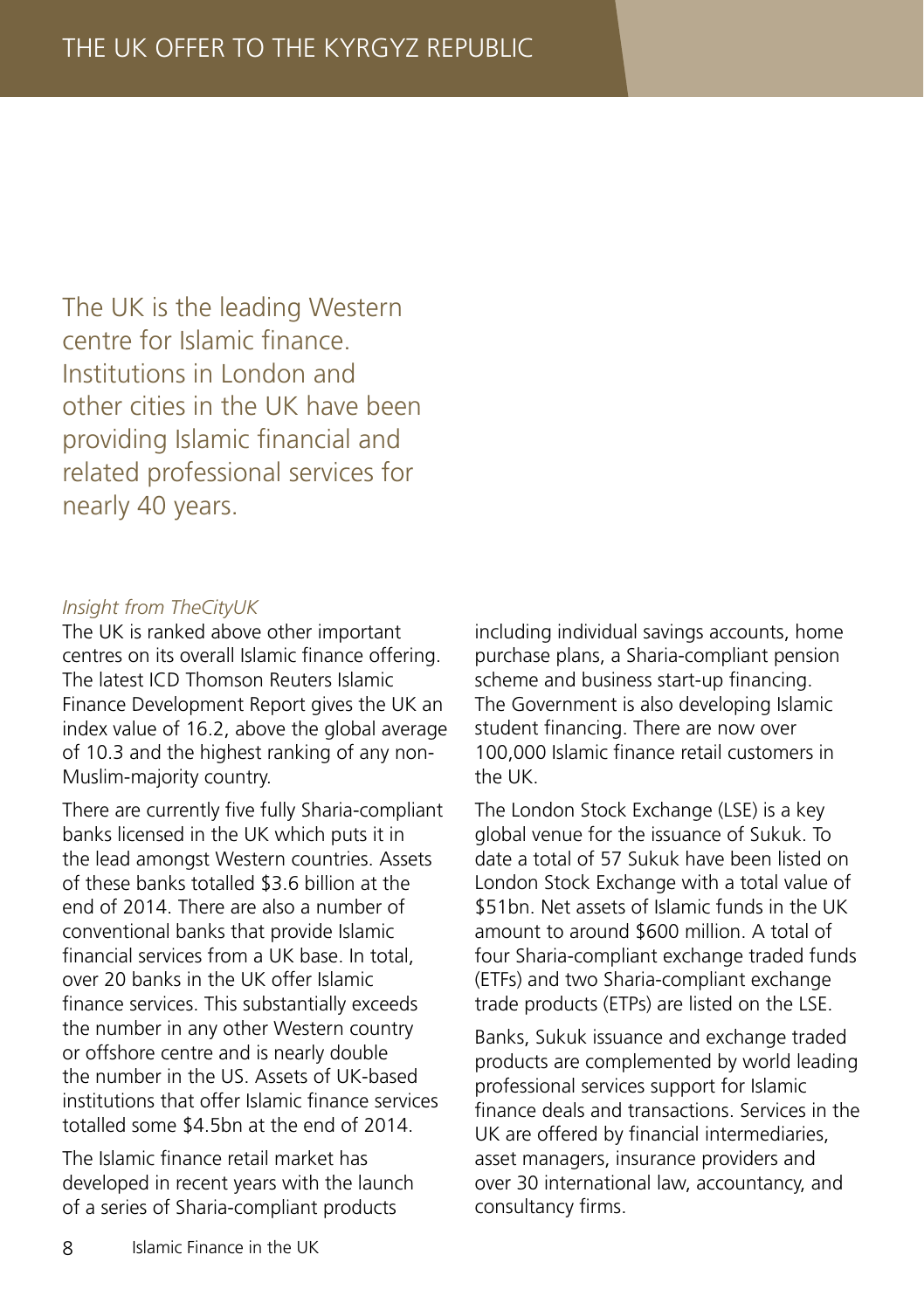There is a growing global demand for skills as Islamic finance expands. UK institutions are at the forefront of providing academic and professional qualifications for the global industry. The UK is the leading centre of Islamic finance education and training with four professional institutions and nearly 70 universities and business schools offering Islamic finance courses and degrees.

Islamic finance plays a significant role in infrastructure development in the UK. This includes development finance for The Shard, Battersea Power Station regeneration, London Gateway, the Olympic Village and the redevelopment of Chelsea Barracks. Over 6,500 homes in the North West and the Midlands are currently being financed by a £700 million investment by Gatehouse Bank, a fully Sharia-compliant bank. Current trends suggest that the role of Islamic finance in funding infrastructure development will continue to grow in the years ahead.

An important feature of the development of the UK as a centre for Islamic finance has been a range of supportive Government policies over the last decade which have created a fiscal and regulatory framework intended to broaden the market for Islamic finance products. The Islamic finance sector in the UK operates under legislation that applies to all sectors – hence, there is a level playing field for both Islamic and conventional financial products.

Wayne Evans

*Adviser International Strategy TheCityUK*

#### ISLAMIC BANKS IN WESTERN COUNTRIES



#### NUMBER OF EDUCATIONAL INSTITUTIONS BY COUNTRY

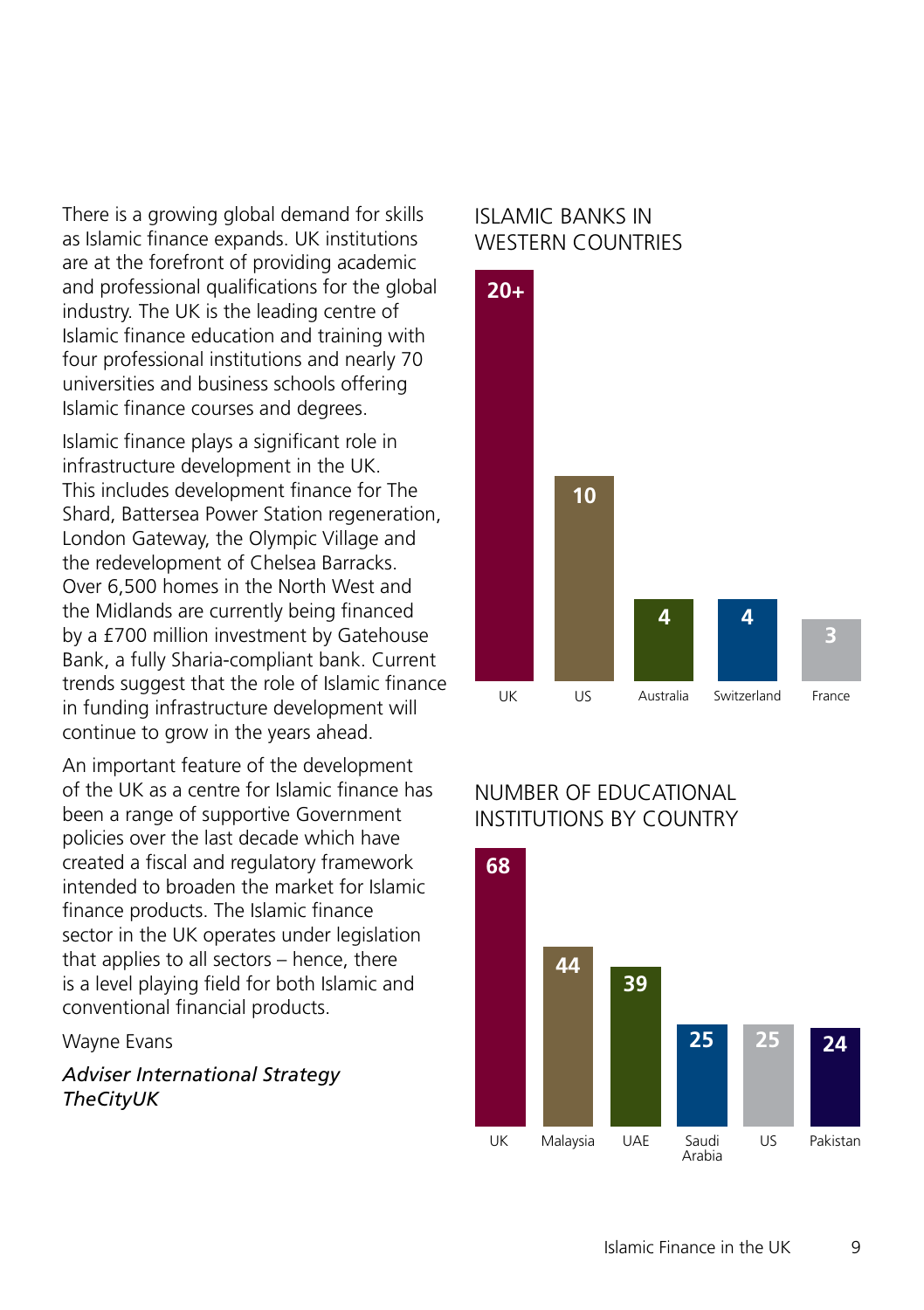#### **For more information on the UK's expertise in Islamic Finance, please contact:**

#### BRITISH EMBASSY BISHKEK

Ahmet Shamiev, Prosperity Officer

UKin.KyrgyzRepublic@fco.gov.uk **+996 (312) 303637**

#### **www.gov.uk/government/world/kyrgyzstan**

#### THECITYUK ISLAMIC FINANCE MARKET ADVISORY GROUP

For more information on the work of our Islamic Finance Market Advisory Group please contact:

Wayne Evans, Senior Adviser, Islamic Finance

wayne.evans@thecityuk.com **+44 (0)20 3696 0120**

Philip Jones, Head, Africa, Middle East, Legal Services

philip.jones@thecityuk.com **+44 (0)20 3696 0126**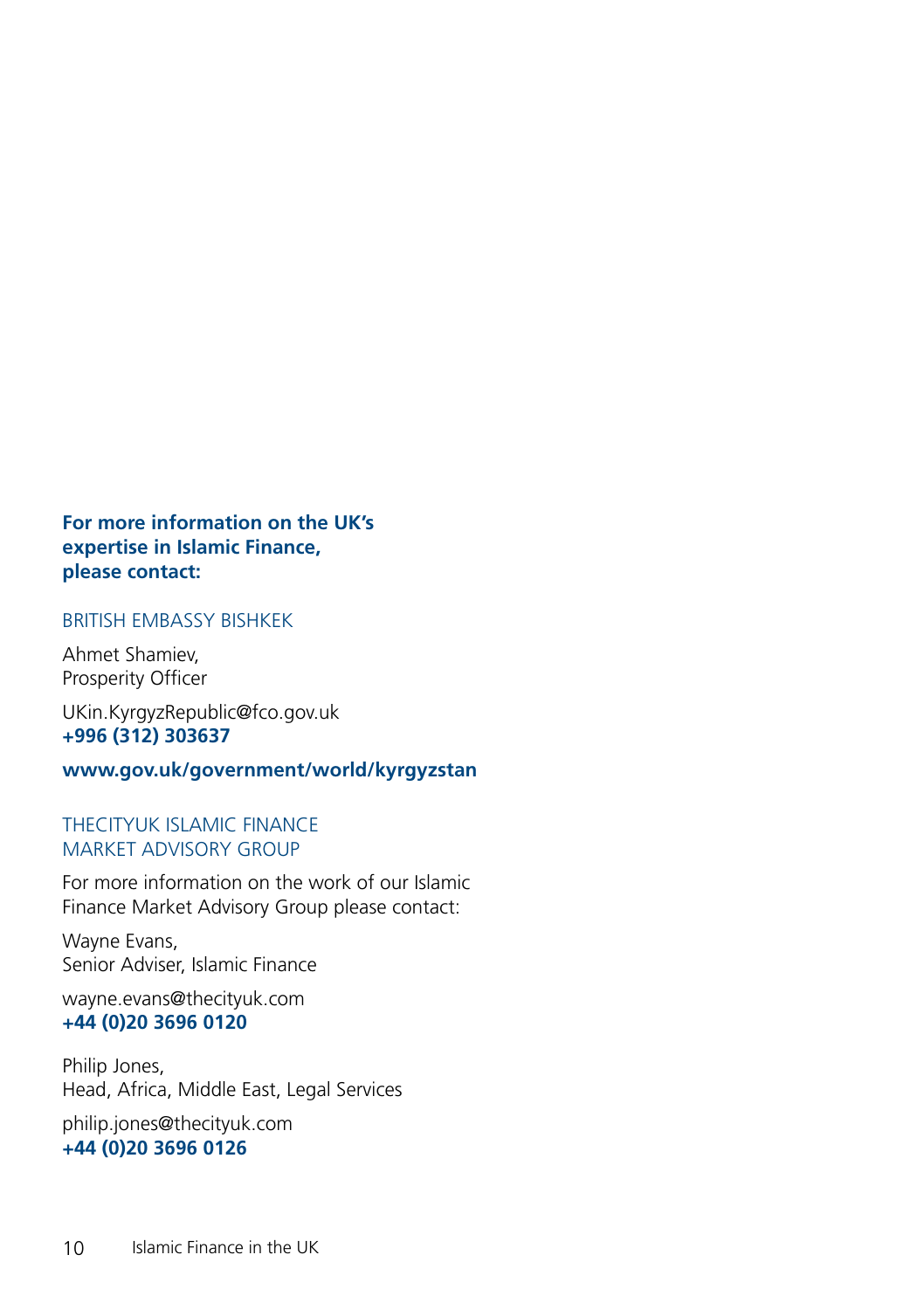# **BUSINESS**<br>IS<br>GREAT **BRITAIN & NORTHERN IRELAND**

From accountancy and law to advertising, Britain leads the way in business services. For a highly skilled, customer-focused workforce, choose the UK.

**The Shard**<br>Linder

gov.uk/ukti